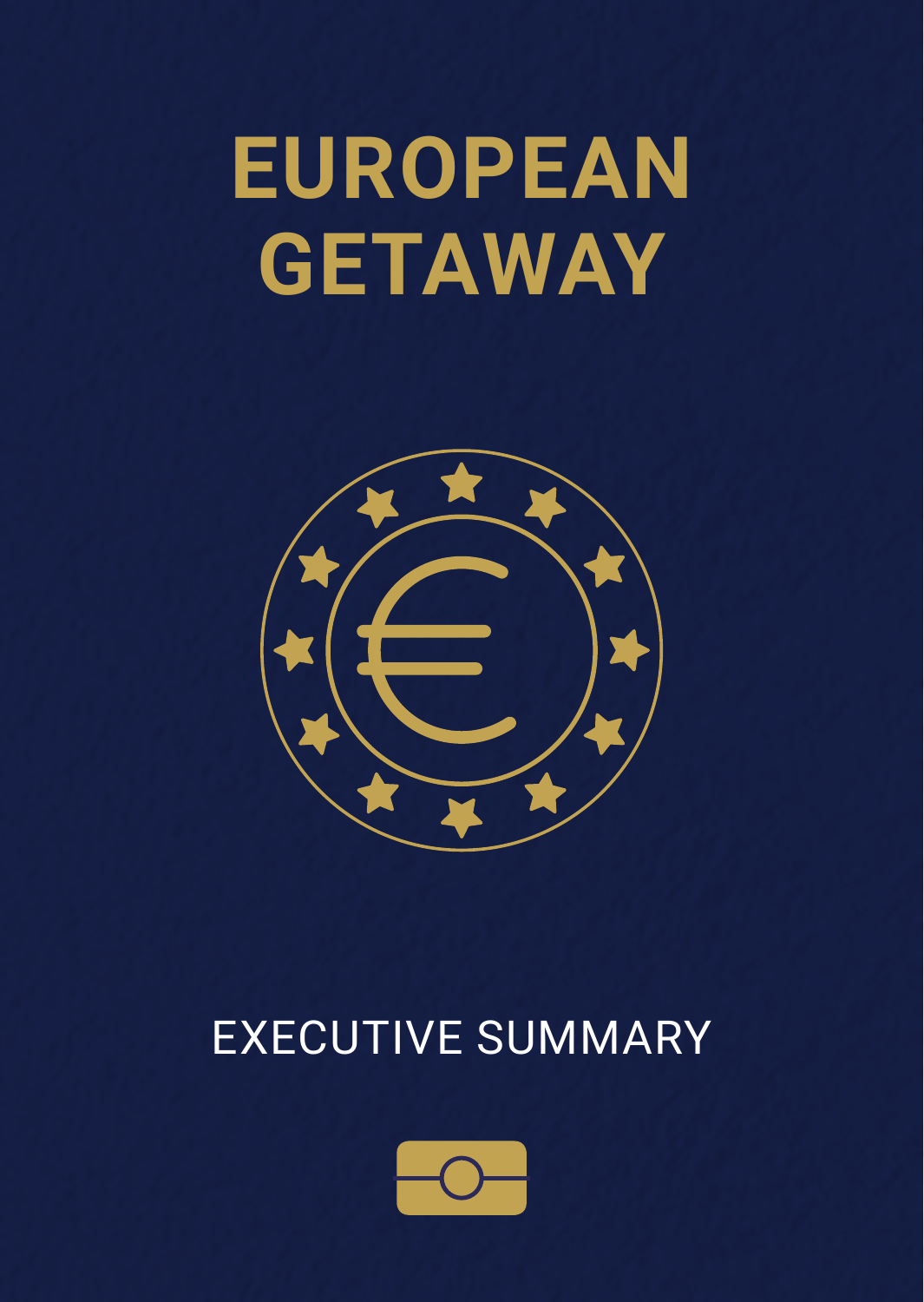

Photo: © jamesbower / iStock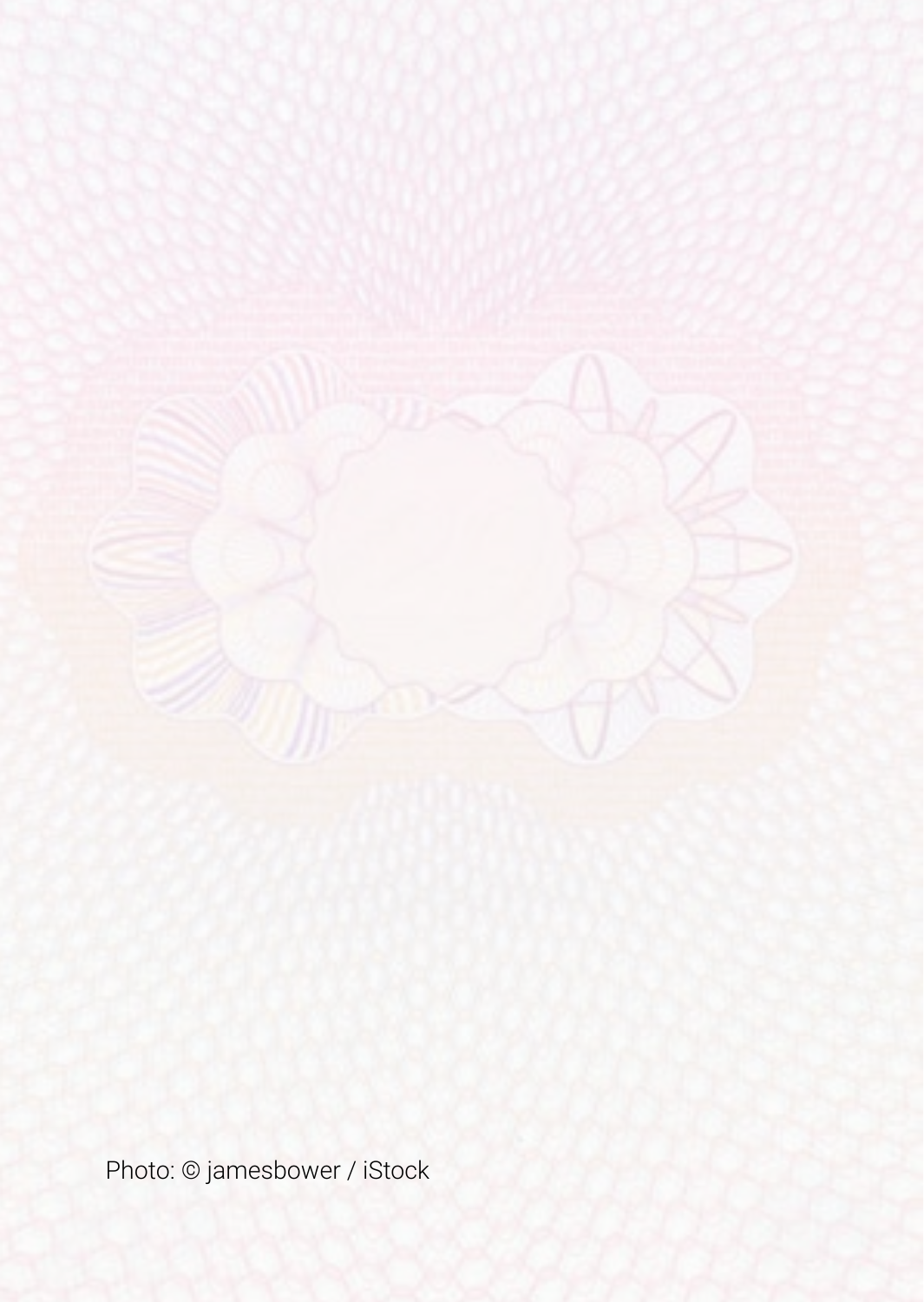



global witness

## Full title

WORLD OF GOLDEN VISAS INSIDE THE MURKY WORLD OF GOLDEN VISAS EUROPEAN GETAWAY - EUROPEAN GETAWAY<br>INSIDE THE MURKY

# Authors

WITNESS TRANSPARENCY INTERNATIONAL, GLOBAL WITNESS GLOBAL TRANSPARENCY INTERNATIONAL,

BRUSSELS, LONDON BERLIN, BRUSSELS, LONDONBERLIN, **Location** 0CT 2018 OCT 2018 Date

ANTICORRU.PT/EUROPEAN GETAWAY [ANTICORRU.PT/EUROPEAN\\_GETAWAY](http://ANTICORRU.PT/european_getaway) Full report

GLOBALWITNESS.ORG/GETAWAY [GLOBALWITNESS.ORG/GETAWAY](http://GLOBALWITNESS.ORG/getaway)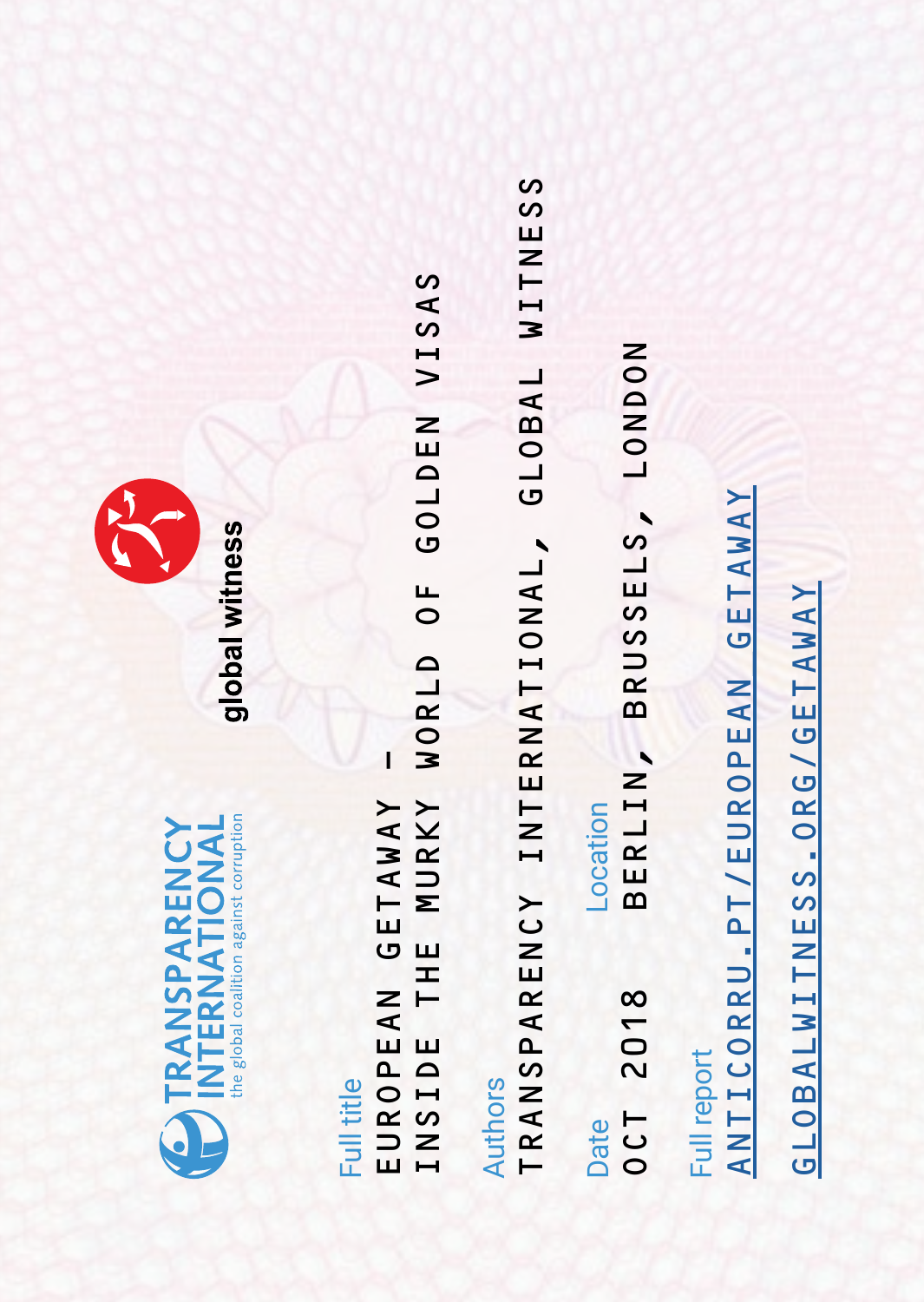

Just like a luxury good, European Union (EU) citizenship and residency rights can be bought. There are many buyers, and there is no shortage of suppliers, which explains why investment migration is a growing, multibillion-euro industry. The rules of the game in this diverse market are shaped, on the one hand, by government officials who have effectively demonstrated their preference for quick gains over longer-term impacts, and, on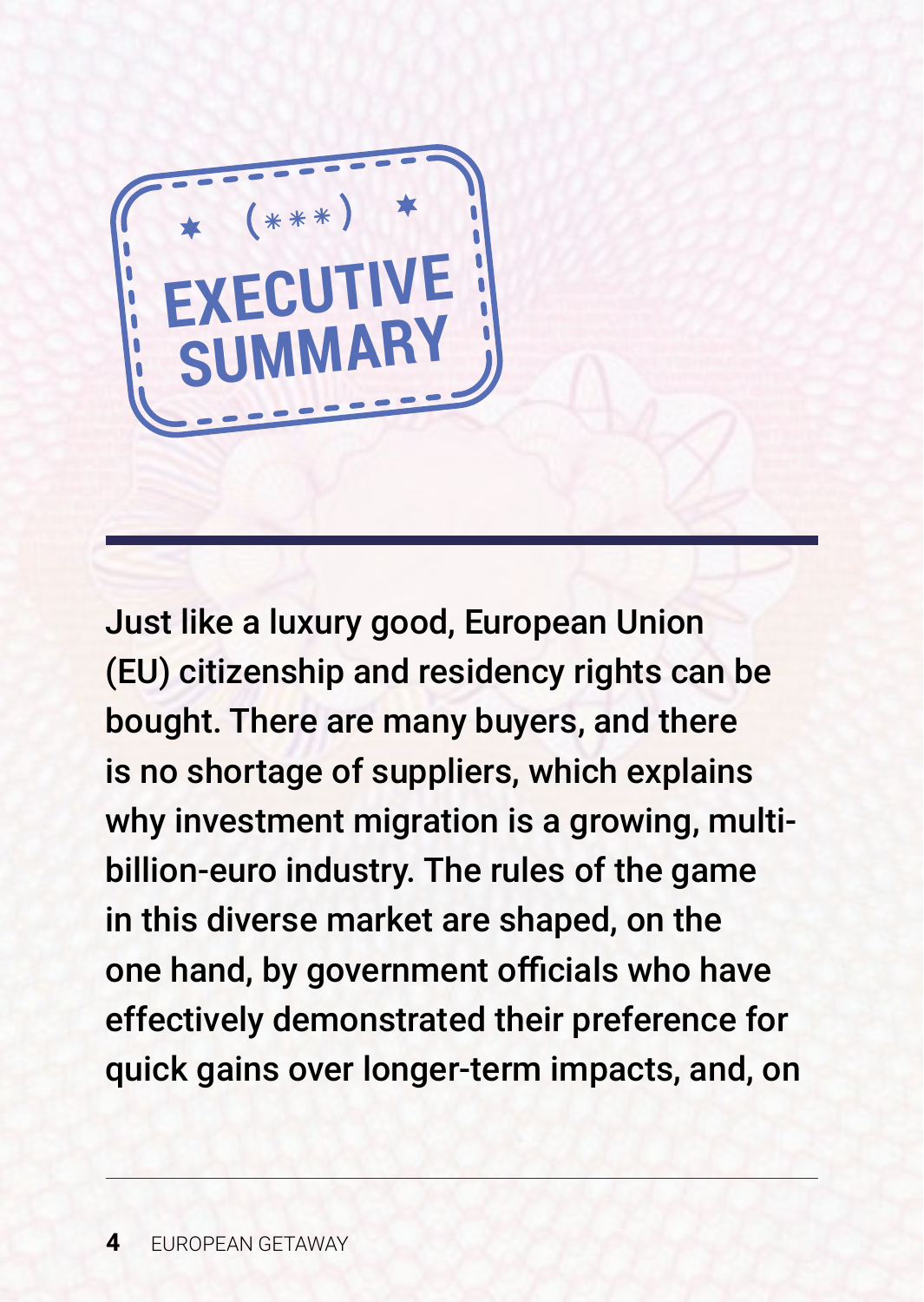the other hand, by profit-driven private sector players. However, the selling of passports and permits is not without risks. The response from the EU has been limited thus far, and Member States have been making use of their wide discretionary powers when it comes to issues of citizenship and residency. This report highlights the corruption risks posed by the sale of citizenship and residency and how these schemes threaten the integrity of the EU.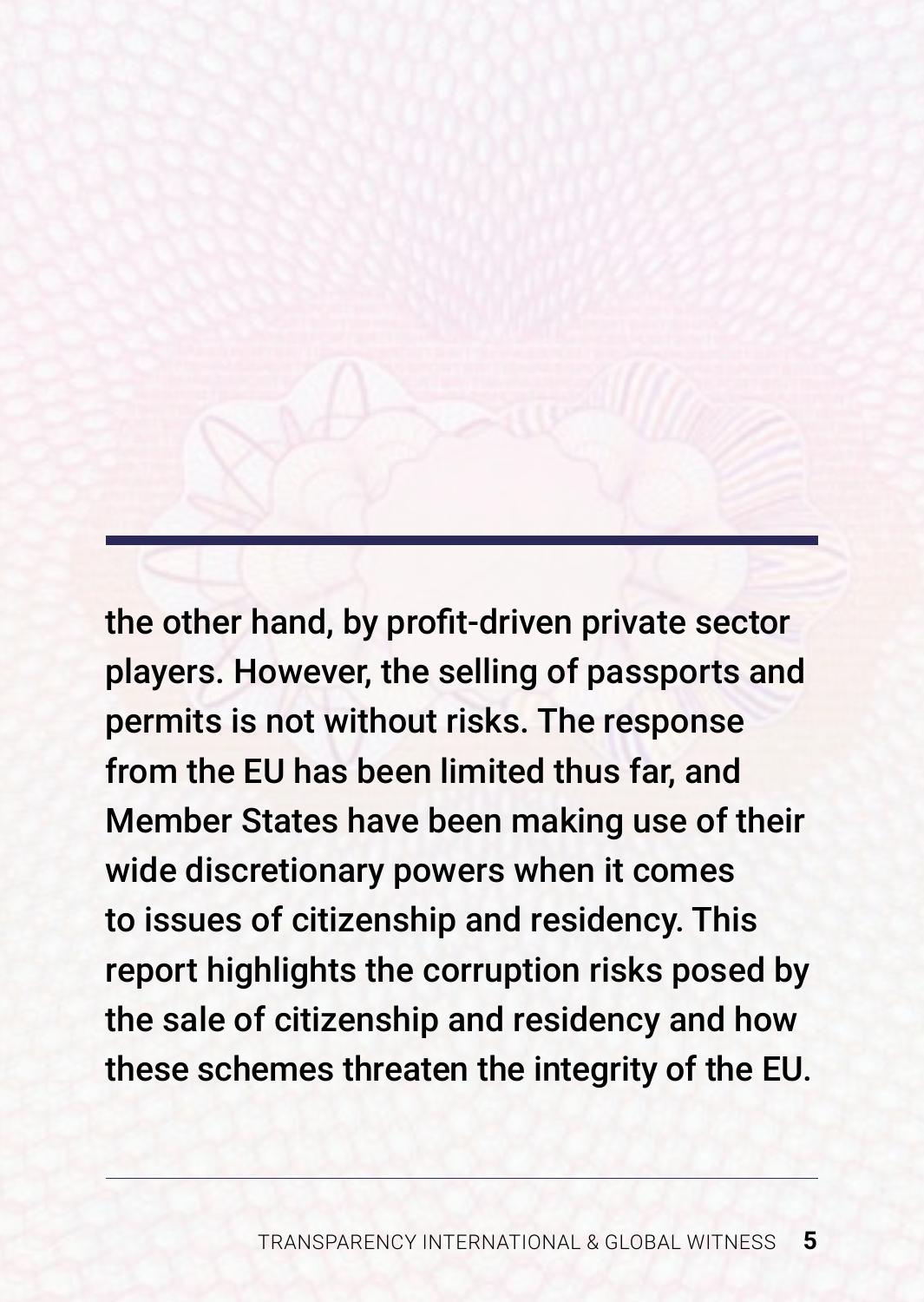The idea is simple: investment migration schemes offer fast-track citizenship and/or residency to foreign nationals in exchange for their substantial investment in the country. Many European countries have such mechanisms in place. In some of the schemes, the qualifying requirement is a large and passive form of investment, e.g., in luxury property, a national development fund, government bonds or shares in an existing company. This report refers to these schemes as "golden visas".

Currently, four EU Member States sell passports and 12 trade with residency rights through golden visa schemes. The two lists overlap, as three countries – Bulgaria, Cyprus and Malta – trade with both. In addition to those, Hungary operated a residency scheme between 2013 and 2018. The sale of citizenship and residency - its profits, ethical implications and risks – affects all EU citizens. But as this report shows, EU citizens remain woefully ignorant of how these schemes work, how their national governments may or may not be mitigating the inevitable risks of selling passports and permits to the ultra-wealthy, and where the investments made by foreign nationals are ultimately going.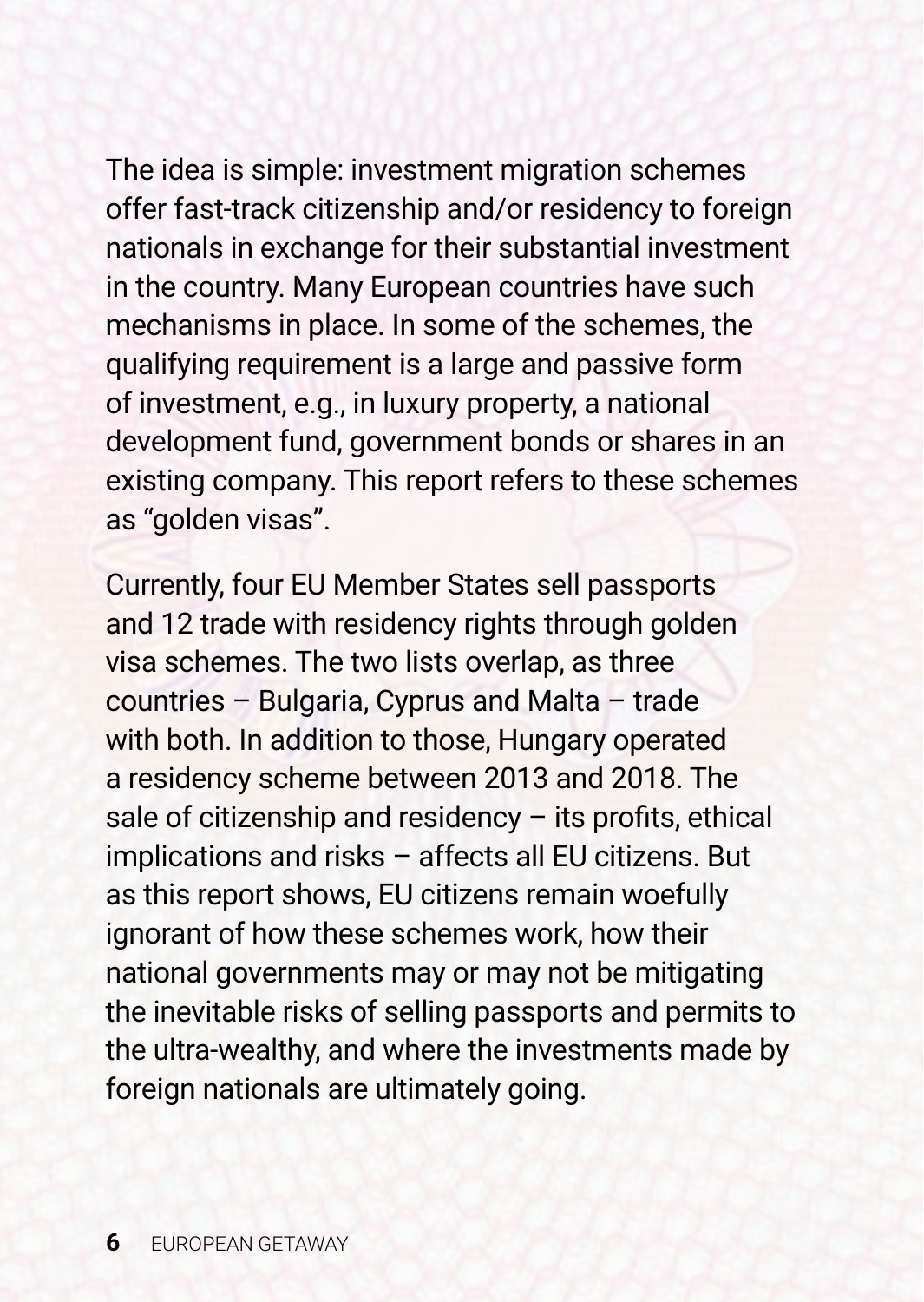Despite increasing public interest, secrecy continues to enshroud the most basic information about golden visas. Having investigated publicly available sources and reached out to national governments for additional information, Transparency International and Global Witness are able to present a revealing but incomplete picture of the current situation.

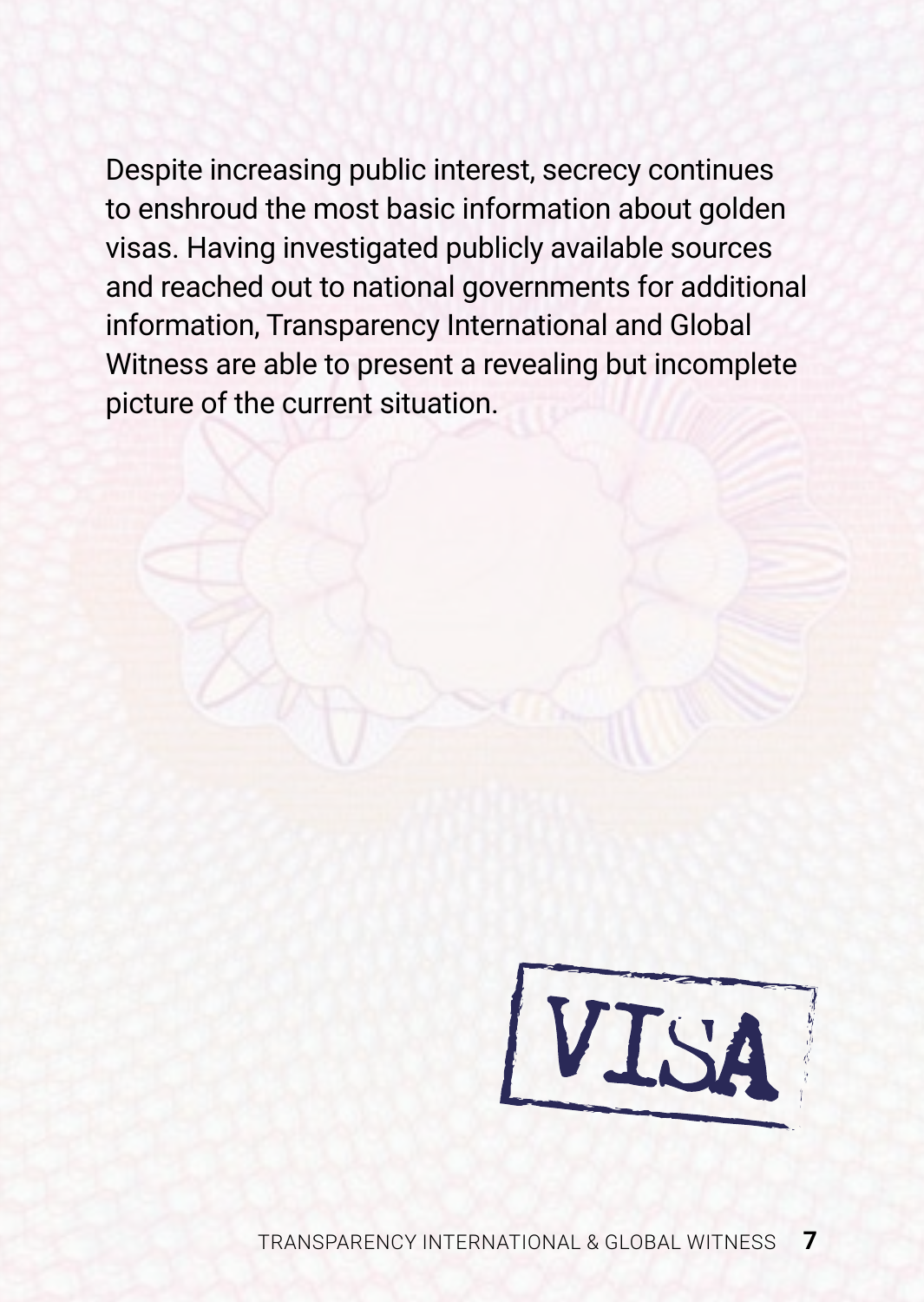

- » In the last ten years, the EU has welcomed more than **6,000 new citizens** and close to **100,000 new residents** through golden visas schemes.
- » **Spain, Hungary, Latvia, Portugal** and **the United Kingdom (UK)** have granted the highest numbers of golden visas – above 10,000 each – to investors and their families. Next in line are **Greece, Cyprus** and **Malta**.
- » None of the countries, with the exception of Austria and Malta, publish lists of new citizens or residents.
- » EU golden visa schemes require varying amounts of investment. Residency can cost **€250,000** in Greece and Latvia, while a Cypriot passport can cost **€2 million**. It can even reach **€10 million** in the Austrian case, though the law does not officially tag the Austrian passport with a price.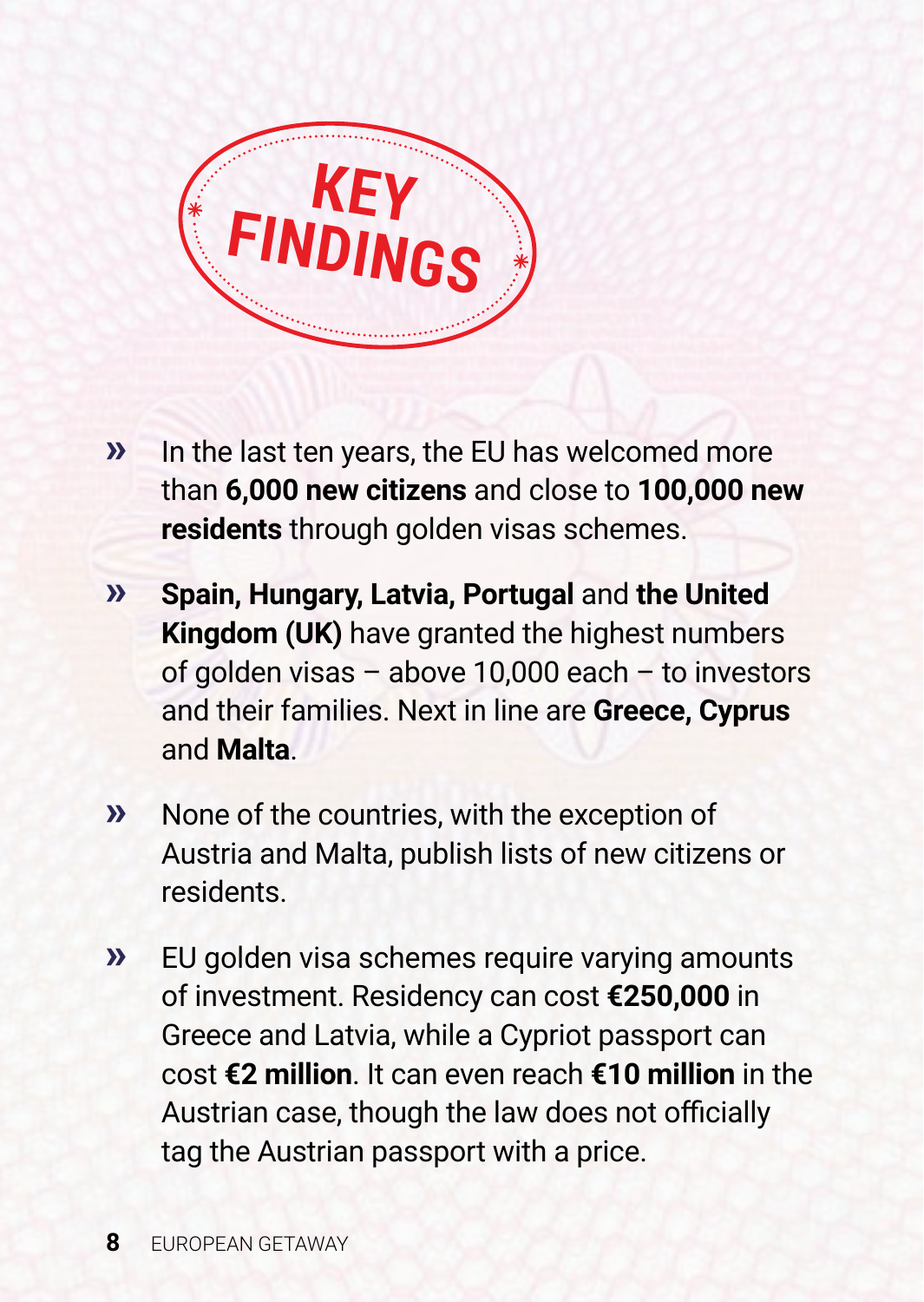- » Seven out of 17 schemes have not disclosed how much investment they have raised.
- » The golden visa schemes of EU Member States have attracted **around €25 billion** in foreign direct investment into the EU over the past decade.
- » **Spain, Cyprus, Portugal** and **the UK** appear to be the top earners, each receiving annually, on average, €976 million, €914 million, €670 million and €498 million, respectively.
- » In relative terms, the figures for small economies like Cyprus and Malta are especially impressive. Through the sale of citizenship, Cyprus has raised **€4.8 billion** since 2013, while Malta has reaped **about €718 million** in foreign direct investment since 2014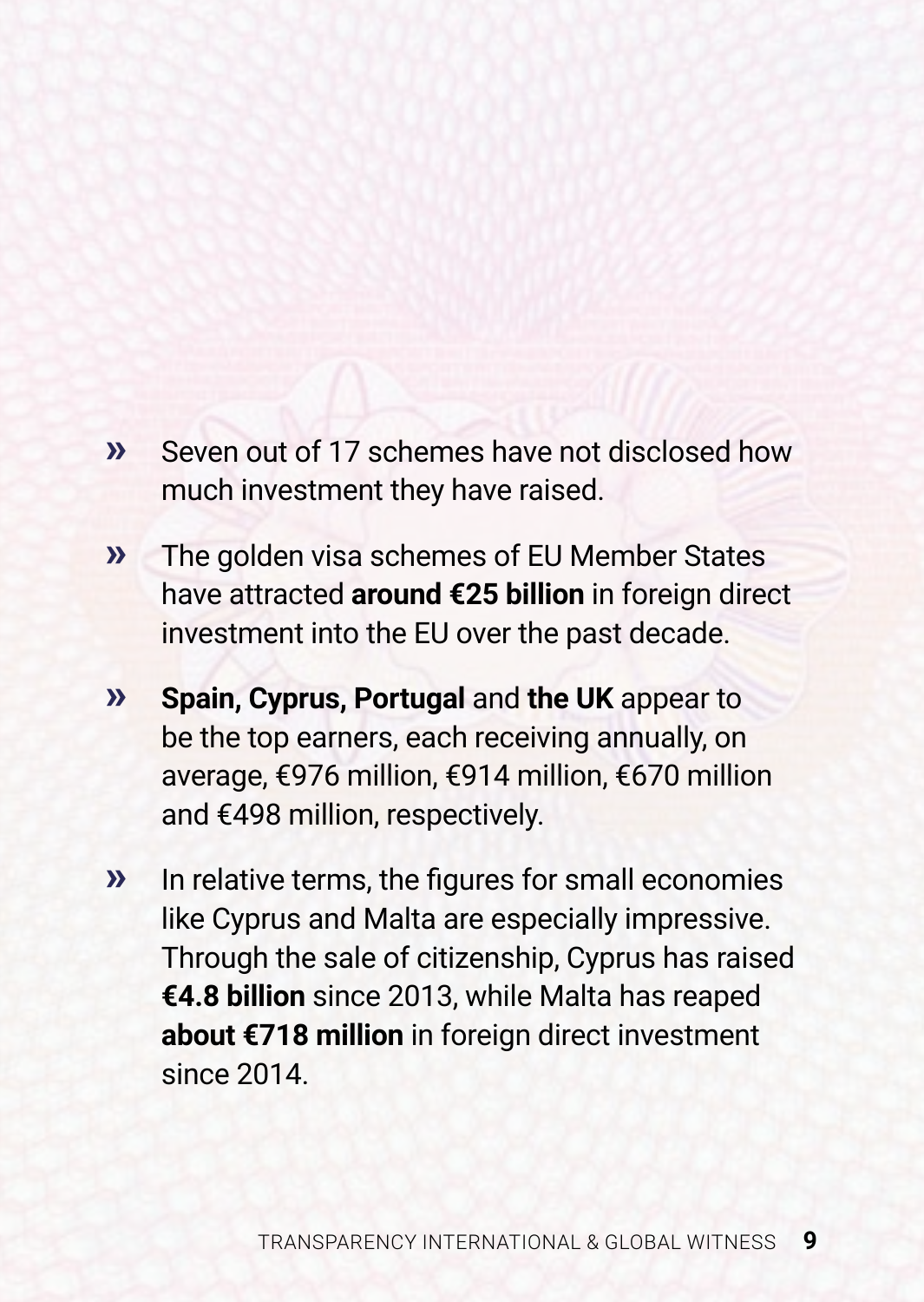The analysis of the schemes offered in **Cyprus**, **Malta** and **Portugal** shows the ways in which insufficient due diligence, wide discretionary powers and conflicts of interest can open Europe's door to the corrupt. Specifically, we found that:

- » Cyprus and Portugal, in spite of recent reviews and changes in their programmes, do not seem to take into account an applicant's source of funds or wealth when analysing applications.
- » While a four-tier due diligence process is in place in Malta, government officials enjoy wide discretion when deciding on an applicant's eligibility for the programme. Applicants who have criminal records or are subject to criminal investigation may still be considered due to "special circumstances".

Our analysis reveals that poor accountability and limited transparency can give rise to corruption within countries operating golden visa programmes, with groups of individuals bound to benefit from the schemes to the potential detriment of the local population.

Structural weaknesses and opacity in a highly discretionary government programme are problematic in any sector. But when such schemes are marketed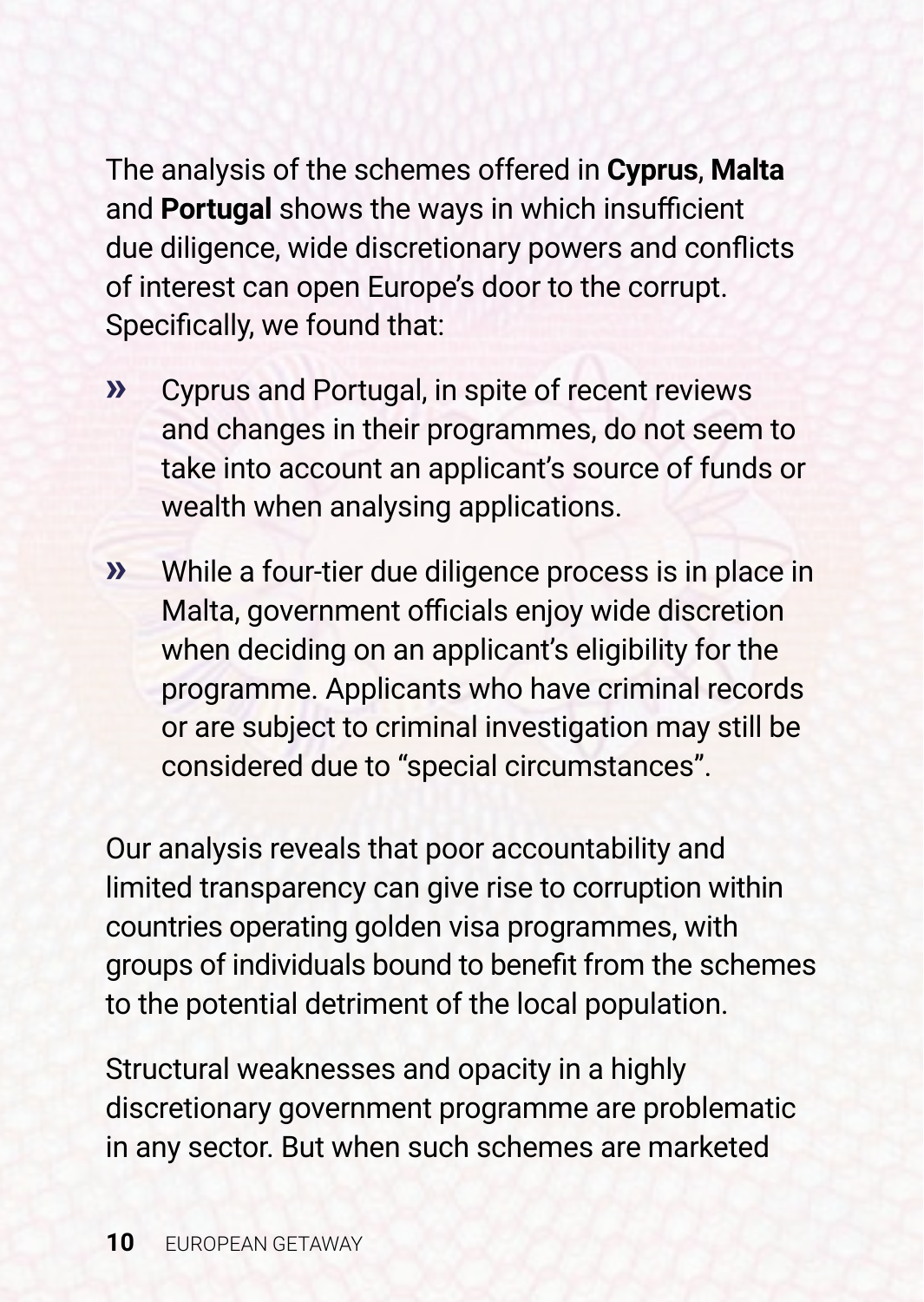directly at individuals of high net worth and high risk, such flaws risk exposing the government to undue influence, abuse of power, and bribery. In short, they risk not only the entrance of corrupt individuals into Member States, but also the corruption of states themselves.

By their very nature, golden visa schemes are an attractive prospect for the criminal and the corrupt. The risk profile of applicants should demand the strictest of due diligence and the strongest measures to protect the integrity of the EU. In spite of this, recent scandals show that applicants are not as carefully scrutinised as they should be. Furthermore, the success rates of applicants seem to indicate that some Member States are not particularly selective, raising doubts about the strictness of checks and controls conducted on applicants. Hungary, Latvia and the UK, in particular, have granted residency to over 90 per cent of their applicants. Tellingly, these three countries also serve as salutary warning of the social, political, reputational and diplomatic risks of golden visas. Specifically, the Hungarian programme terminated with allegations that individuals with dubious background gained residency through the scheme, and Latvia and the UK had to put the brakes on their schemes and even consider revoking residency from a significant number of people.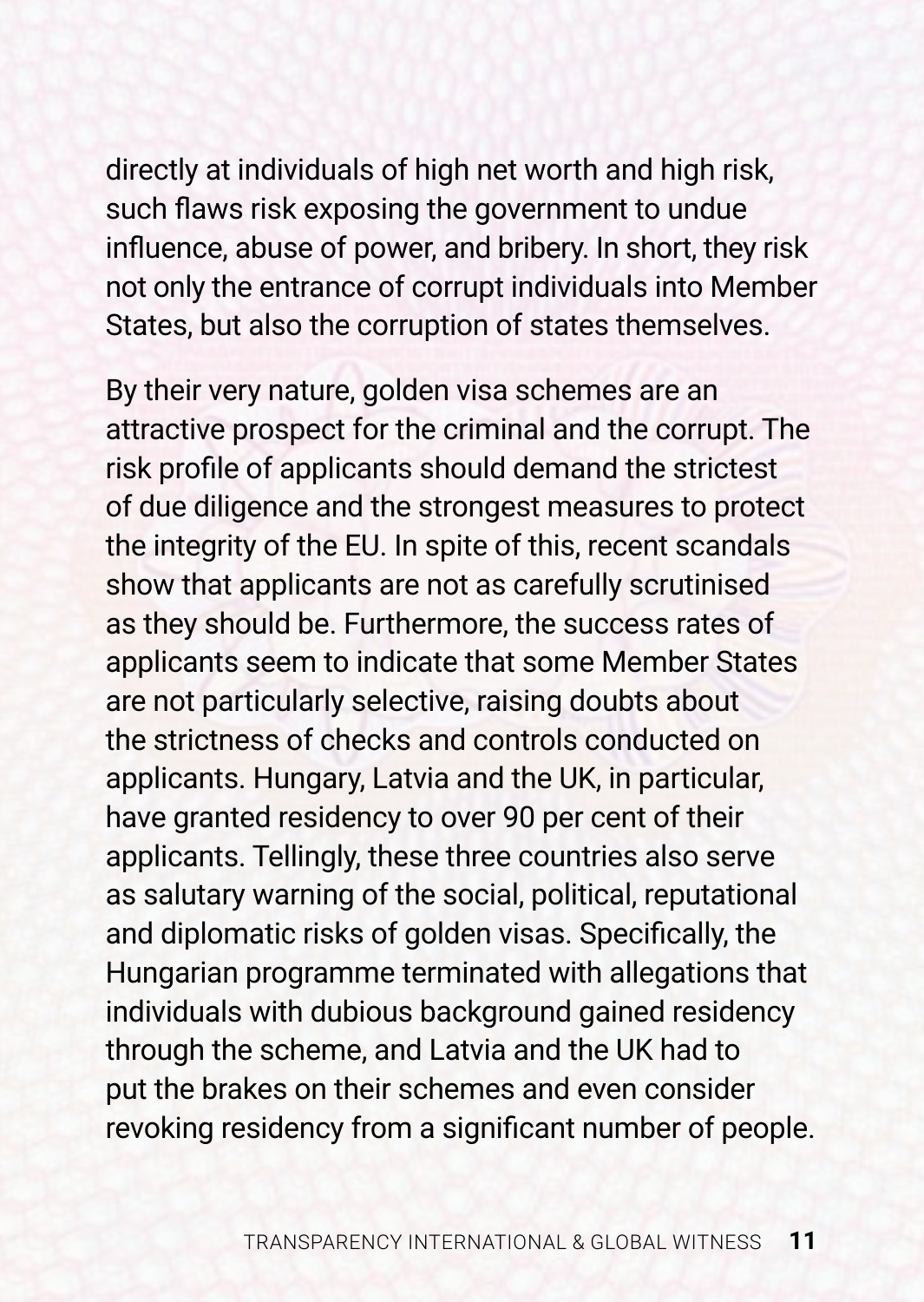It is an EU-wide problem. Member States that profit from selling golden visas are putting at risk not only their own citizens, but also other Member States and the EU as a whole. However, Member States apply different criteria and risk appetite when reviewing applicants. Authorities claim to follow best due diligence practices when screening applicants. But even if we were to take it for granted that authorities in Member States are truly following best practices during the screening process, what matters even more is how they assess their due diligence findings to make decisions – in other words, the level of risk they are willing to tolerate on behalf of other EU Member States when approving applicants. Foreign nationals are being awarded citizenship and residency, along with all the rights and privileges that come with them. Governments should use due diligence to assess the risks an applicant poses not only to the country, but to the EU as a whole. The bar needs to be set high, and golden visas should be given only to individuals with exceptional track records.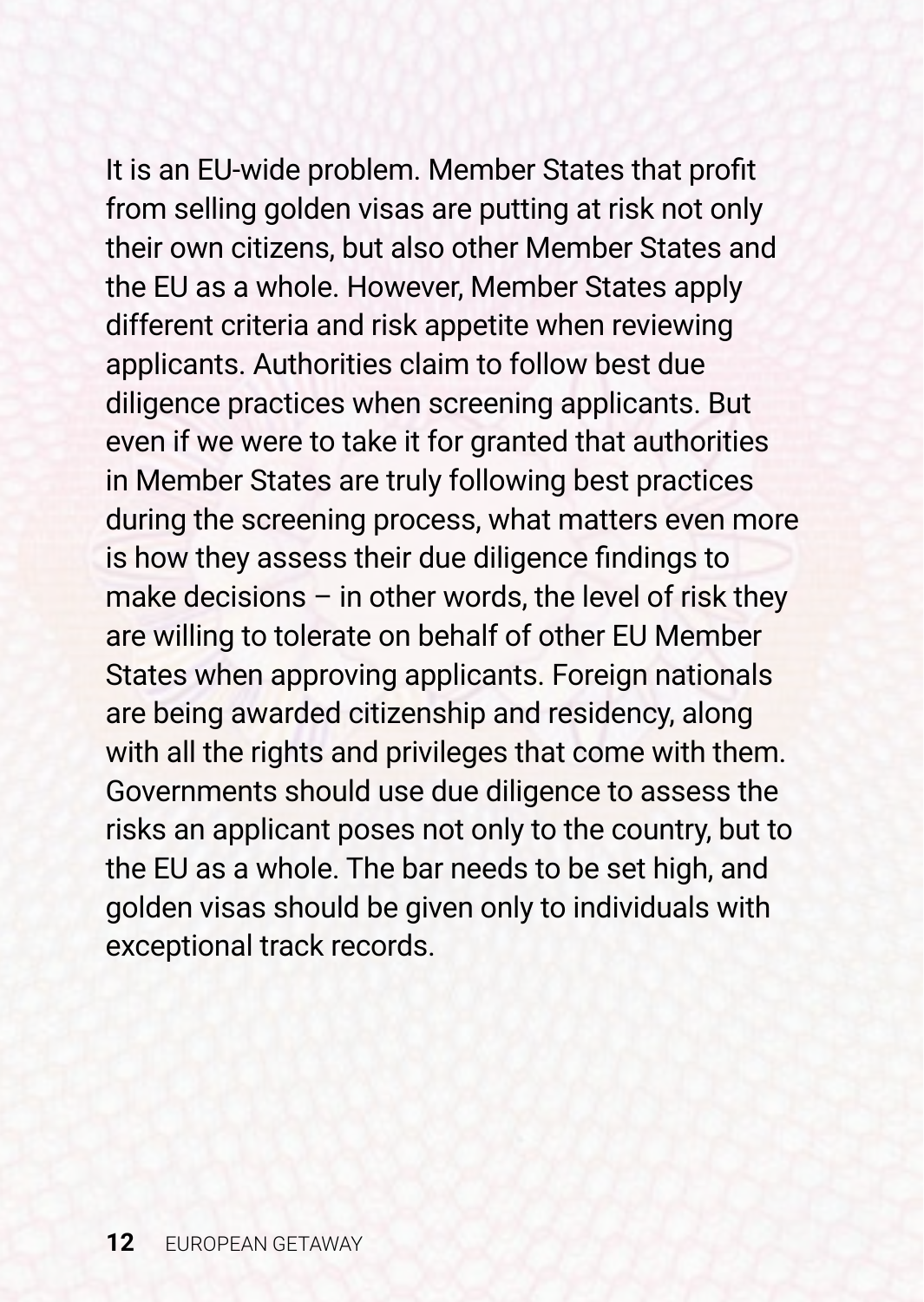AT THE NATIONAL LEVEL, GOVERNMENTS ADMINISTERING GOLDEN VISA SCHEMES NEED TO ENSURE THAT THE INDIVIDUALS THEY WELCOME INTO THEIR COUNTRIES AND, BY EXTENSION, THE EU, ARE CLEAN - AND THAT THEIR MONEY IS, AS WELL. COUNTRIES DAZZLED BY PROFIT ARE AT RISK OF FAILING TO EXERCISE RIGOROUS OVERSIGHT OVER THE DECISION-MAKING PROCESS.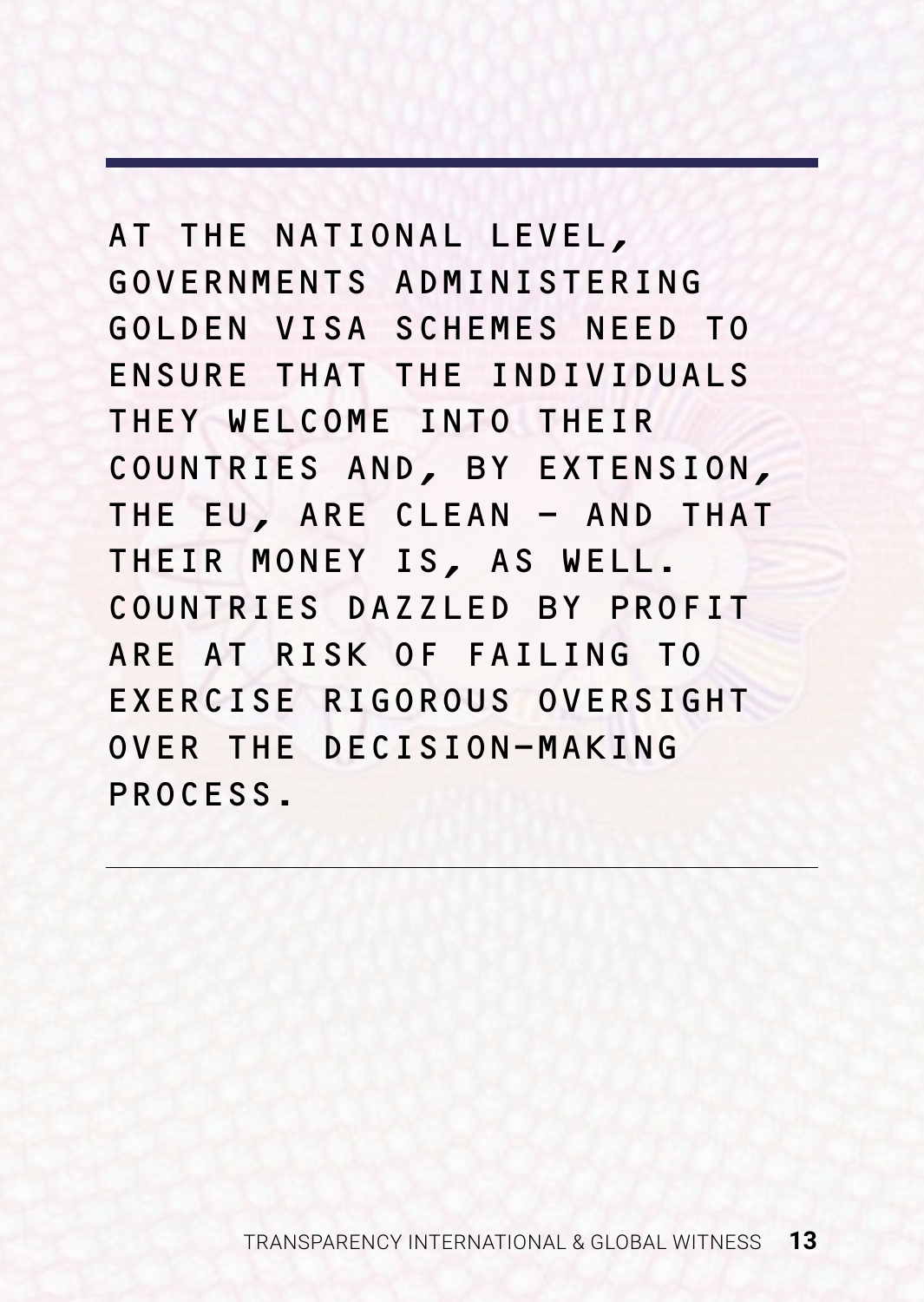There exist no harmonised standards despite the fact that Member States are ultimately selling the same thing: EU citizenship and residency, and the accompanying benefits. It is critical to harmonise the sale of residency and citizenship across the EU, and that high standards of transparency and due diligence are implemented across the board. Only a unified and coordinated approach will prevent risky individuals from "passport-shopping" between jurisdictions and avert a race to the bottom when it comes to standards.

While the EU 5th Anti-Money Laundering (AML) Directive is a welcome recognition of the anti-money laundering risks posed by golden visas, it falls short of fully addressing the problem and could be counterproductive. The directive essentially amounts to shifting, and in fact diluting, the responsibility of conducting due diligence to banks and intermediaries. The EU needs to do more. In the immediate term, and before the end of its mandate, the European Commission must consider the money laundering and corruption risks of golden visas and formulate robust guidelines for Member States.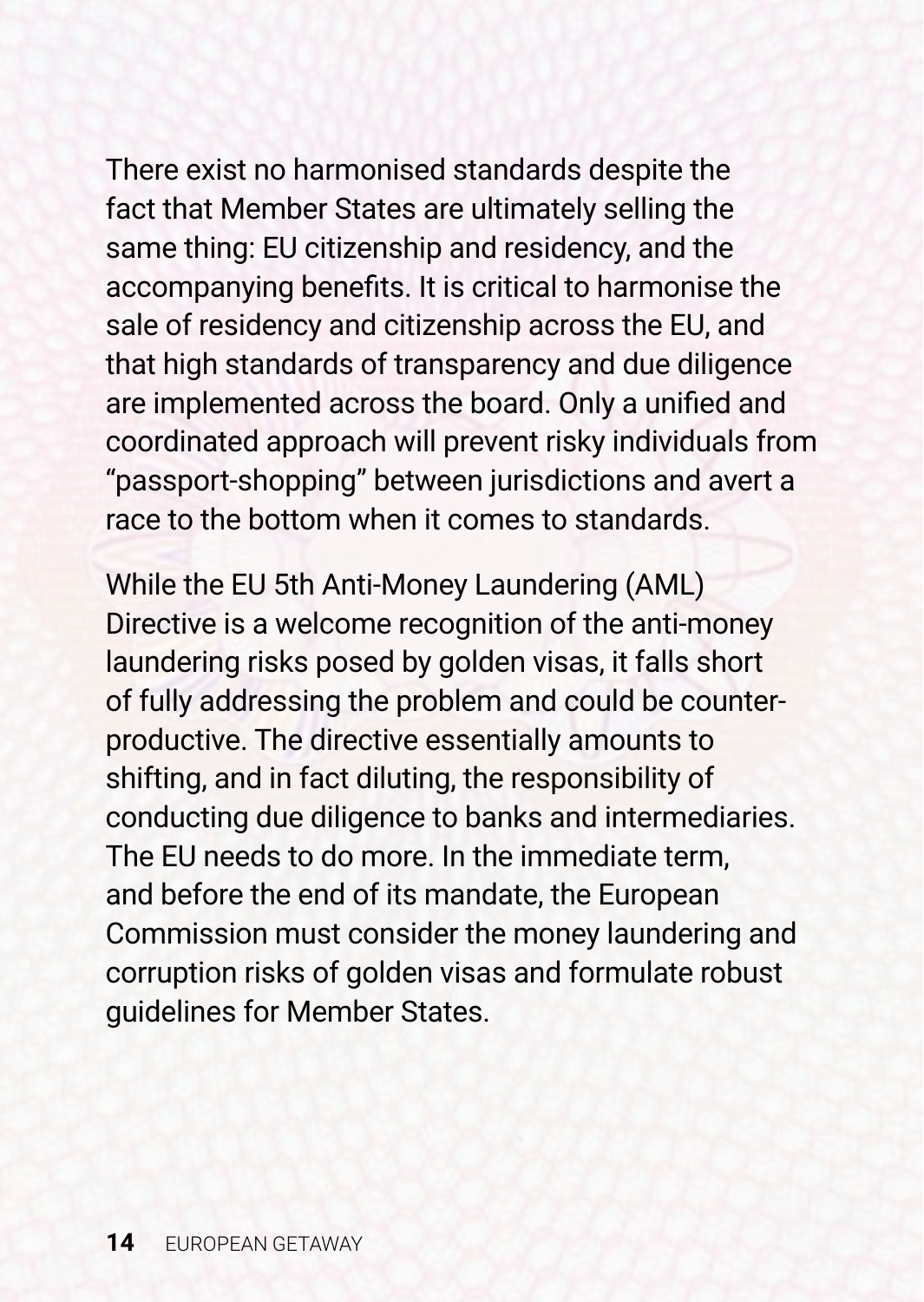Because Member States have a collective obligation to ensure the safety of citizens and the integrity of European security and justice objectives, it is important to cast a wary eye upon such schemes. Should Member States decide that they want to continue profiting from the controversial trade in passports and permits, it is critical, at the very least, to harmonise and enforce high standards of transparency and due diligence in the sale of residency and citizenship across the EU.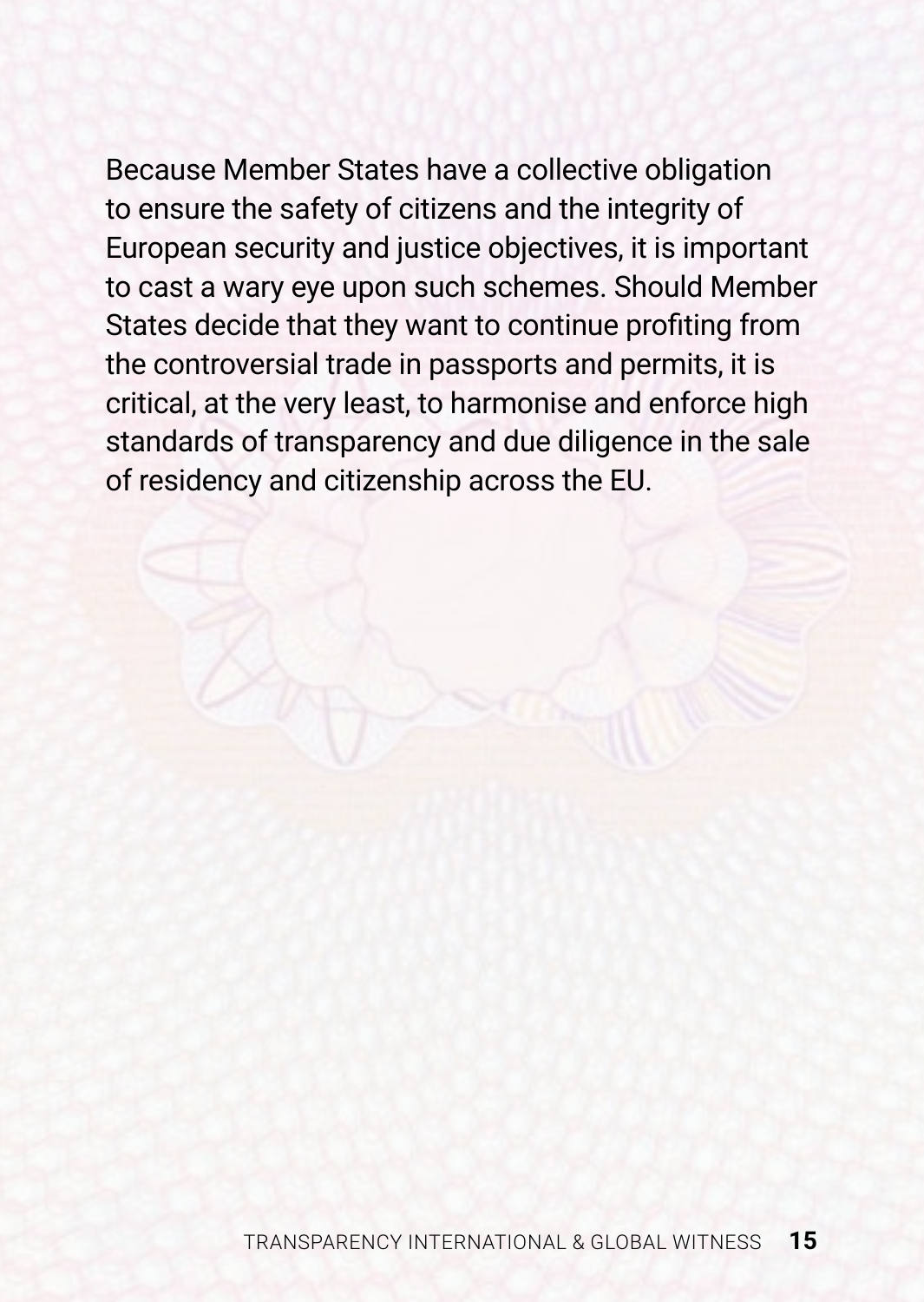

#### **WE URGE THE EUROPEAN UNION TO:**

- » Set EU-wide standards of enhanced due diligence, operational integrity and transparency to prevent the abuse of these schemes by the corrupt and the criminal, and to ensure that all EU citizens are aware of the risks and benefits posed by the schemes.
- » Establish a mechanism that regularly reassesses these risks, and issues corresponding mitigation measures. This could be done as part of the Supranational Risk Assessment (SNRA) that the European Commission produces every two years, per new European anti-money laundering rules.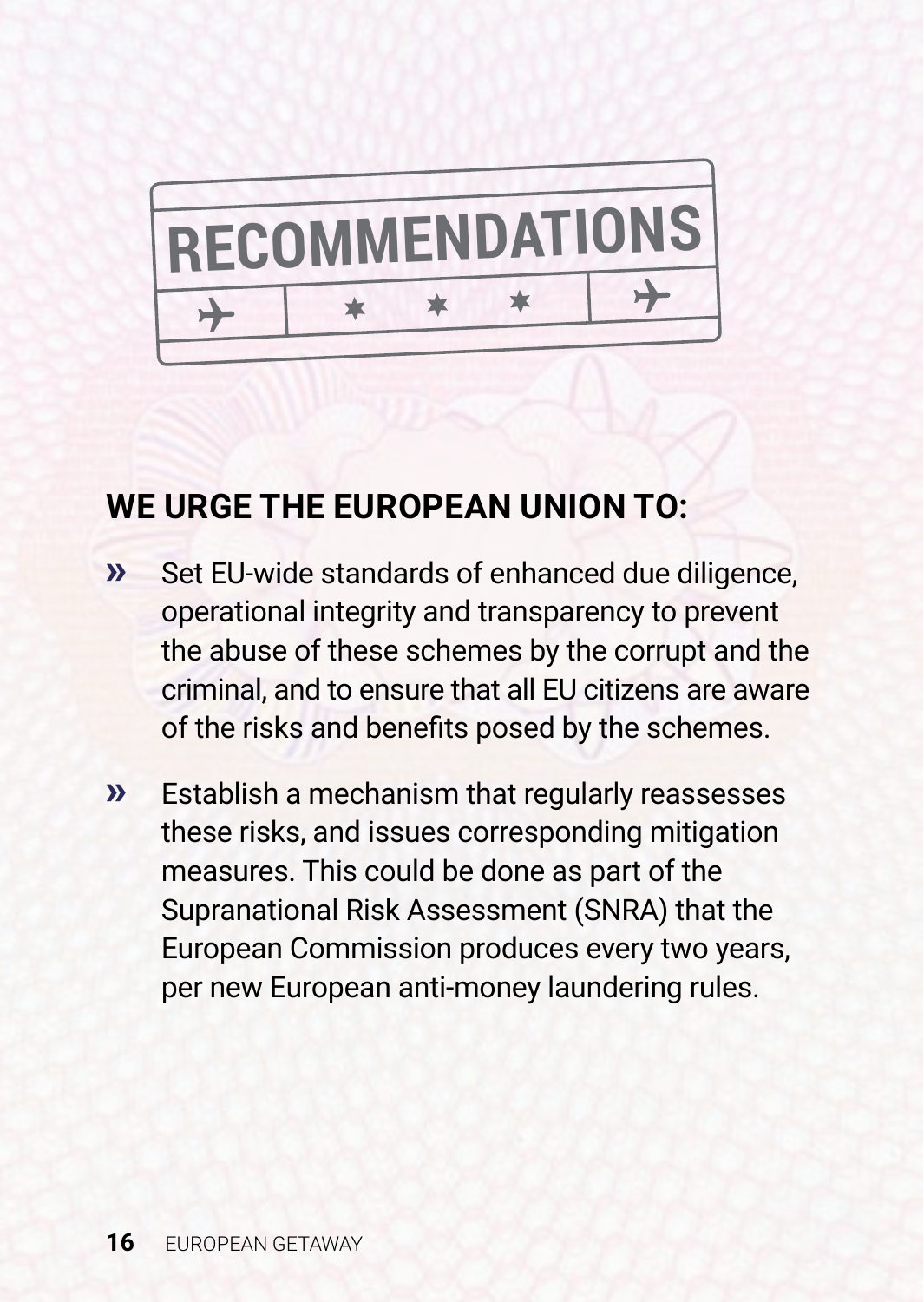- » Explore ways to broaden anti-money laundering requirements to ensure that all those involved in the golden visa industry, including approved agents, are obliged to uphold these regulations.
- » Establish mechanisms for coordinating information sharing between Member States concerning rejected applicants.
- » Undertake infringement procedures against Member States offering golden visa schemes if they are deemed to undermine the principle of sincere cooperation and jeopardise EU values and objectives.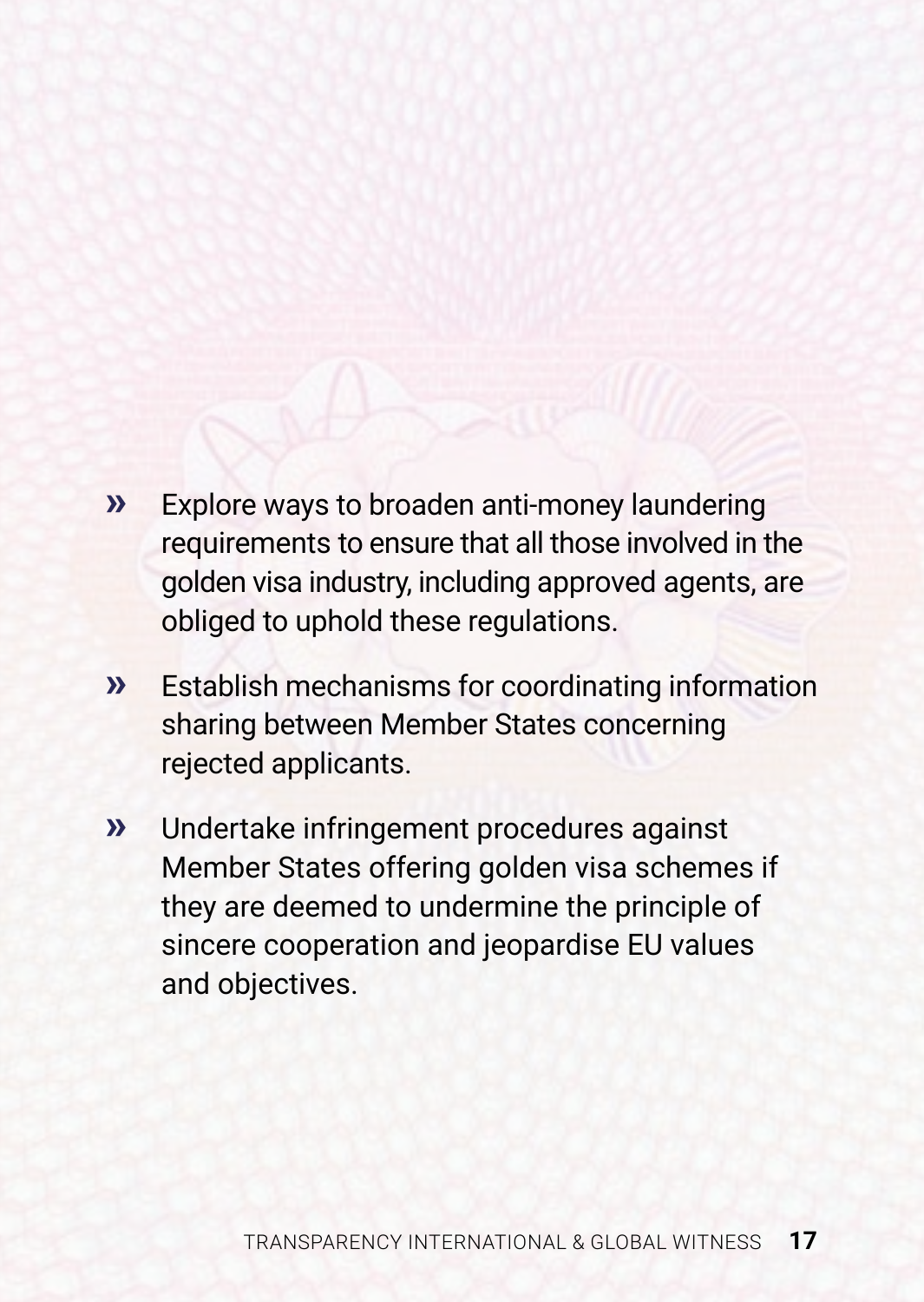#### **WE CALL UPON MEMBER STATES TO:**

- » Ensure that all golden visa applicants and their family members are subject to enhanced due diligence. All information and documents provided by the applicant must be independently verified by the responsible government agency, rather than by private entities.
- » Ensure that the applicant's wealth is not disproportionate to their known lawful sources of income. Sufficient information should be obtained that give an indication of the volume of wealth to be reasonably expected of the applicant and of how it was acquired.
- » Ensure that checks on pending civil or criminal proceedings against the applicant or family members are conducted in addition to police and security checks.
- » Predefine and publish the specific objectives, investment criteria, residency criteria and enhanced due diligence standards of the scheme.
- » Ensure that adequate notes and documents relating to decisions are kept on file.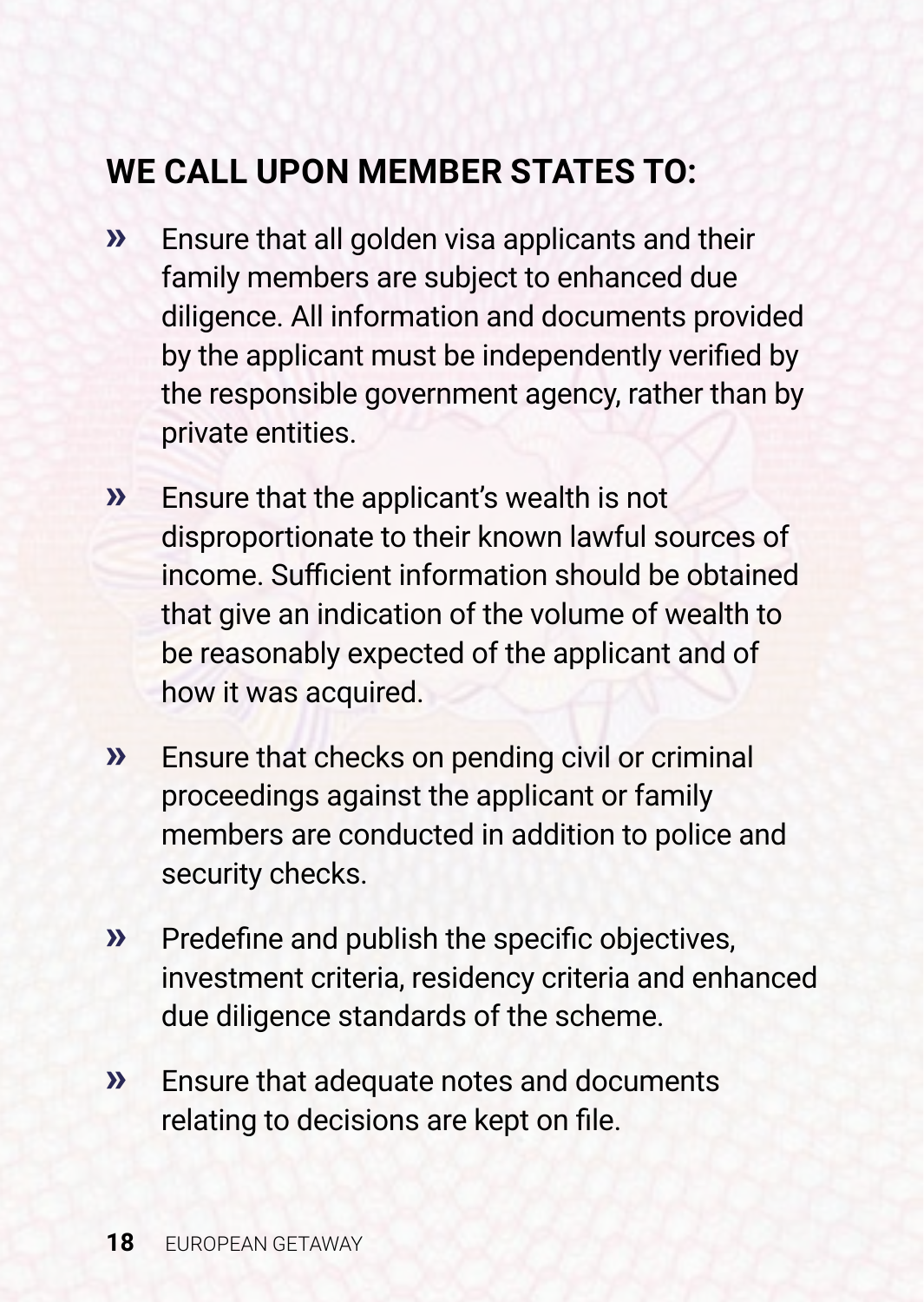- » Exercise oversight by ensuring that the schemes are regularly audited and that the results are published.
- » Conduct impact assessments and make adjustments as necessary.
- » Set up a mechanism for receiving reports, e.g., from whistleblowers, and for reviewing problematic cases.
- » Revoke citizenship and residency rights, in the case that new evidence of corruption or criminality is uncovered.
- » Publish statistics on the success rate of applications as well as the names and countries of origin of successful applicants.
- » Share with EU authorities information on individuals who had their golden visa applications denied due to security issues or exposure to risk.

#### Full report [ANTICORRU.PT/EUROPEAN\\_GETAWAY](http://ANTICORRU.PT/european_getaway) [GLOBALWITNESS.ORG/GETAWAY](http://GLOBALWITNESS.ORG/getaway)